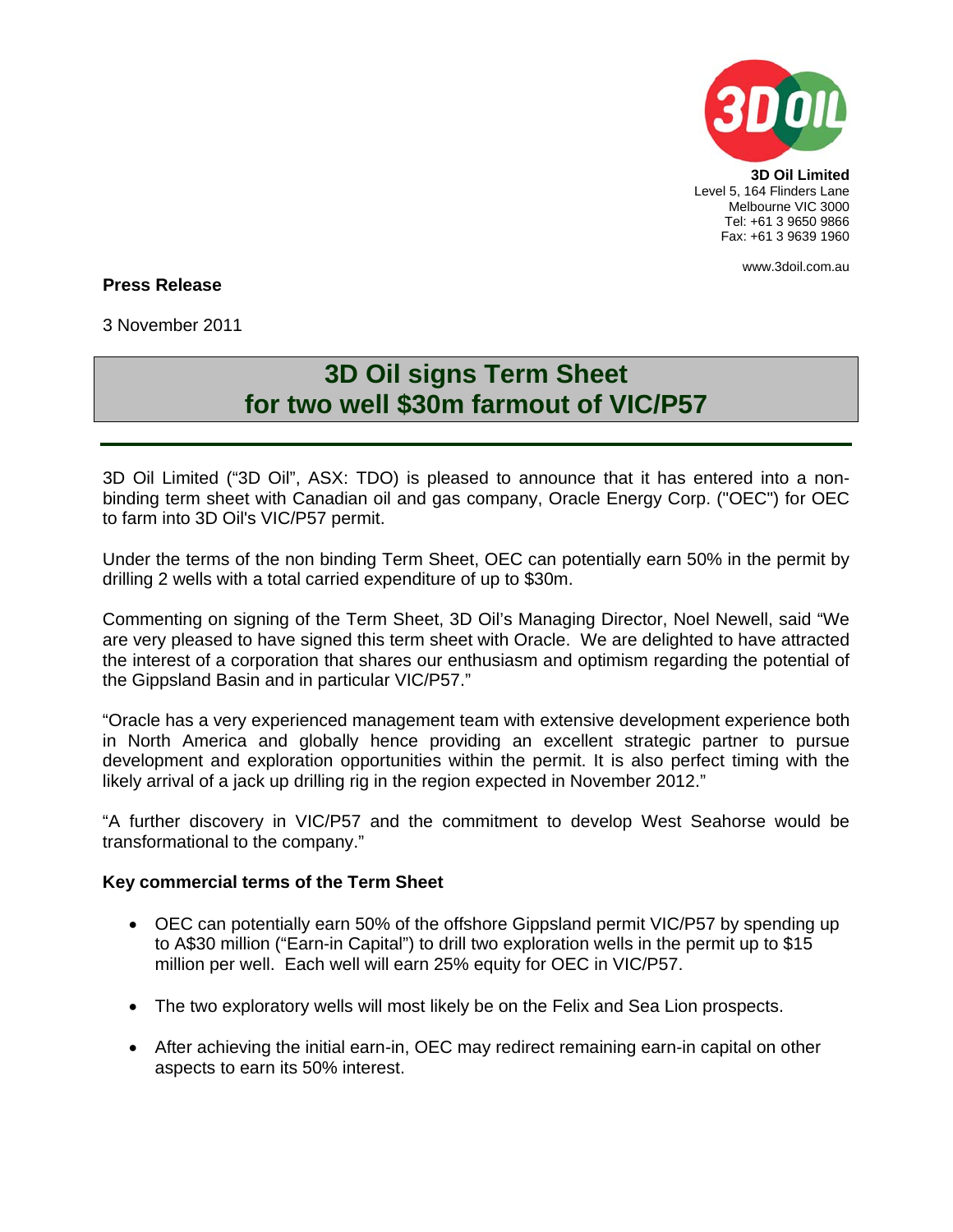- 3D Oil has agreed not to execute a transaction with another party until 17 February 2012.
- Following execution of all the Definitive Documents an aggregate payment of A\$1,000,000 will have been made by Oracle to 3D Oil which will be applied as a credit towards the Earn-in Capital. \$500,000 of this is payable by the time Definitive Documents are signed, and \$500,000 is payable on the effective date of the transaction.
- OEC will pay the cost of various reports to assess and value the main prospects in VIC/P57, including Sea Lion and Felix, together with an update to the recently completed Gaffney Cline and Associates (GCA) report on the West Seahorse Field.
- OEC has a right to be appointed operator of the permit.
- OEC is required to prepare an optimum Field Development Plan for the West Seahorse field and also take responsibility of the debt financing of the development.
- OEC will exit the Permit if it has not funded the Earn-In Capital within 24 months from signing the Term Sheet, subject to the reasonable availability of drills rigs.

# **Key conditions of the Term Sheet**

*(i) Conditions prior to signing definitive documentation* 

Under the Term Sheet, OEC will complete due diligence on the Permit before entering into definitive documentation. The transaction is conditional upon the parties signing definitive documentation by 17 February 2012.

*(ii) Conditions following signing of definitive documentation* 

The closing of the transaction will be conditional upon:

- OEC signing an engagement letter with an Investment Bank to raise, on a best efforts basis, at least A\$15 million of financing; and
- Approval by the TSX Venture Exchange for the transaction.

If OEC is unable to raise at least A\$15 million by 30 June 2012, 3D Oil may terminate the Definitive Agreement and OEC will have no further rights to the Permit.

## **Timing**

An indicative timetable in relation to this potential transaction has been set out below:

| Event                                                                                         | Date                     |
|-----------------------------------------------------------------------------------------------|--------------------------|
| OEC conducts due diligence                                                                    | November - December 2011 |
| Deadline to sign Definitive<br>Documentation failing which<br><b>Exclusivity Period ends,</b> | 17 February 2012         |
| Indicative Effective Date                                                                     | 19 April 2012            |
| Deadline for OEC to raise at least<br>\$15 million                                            | 30 June 2012             |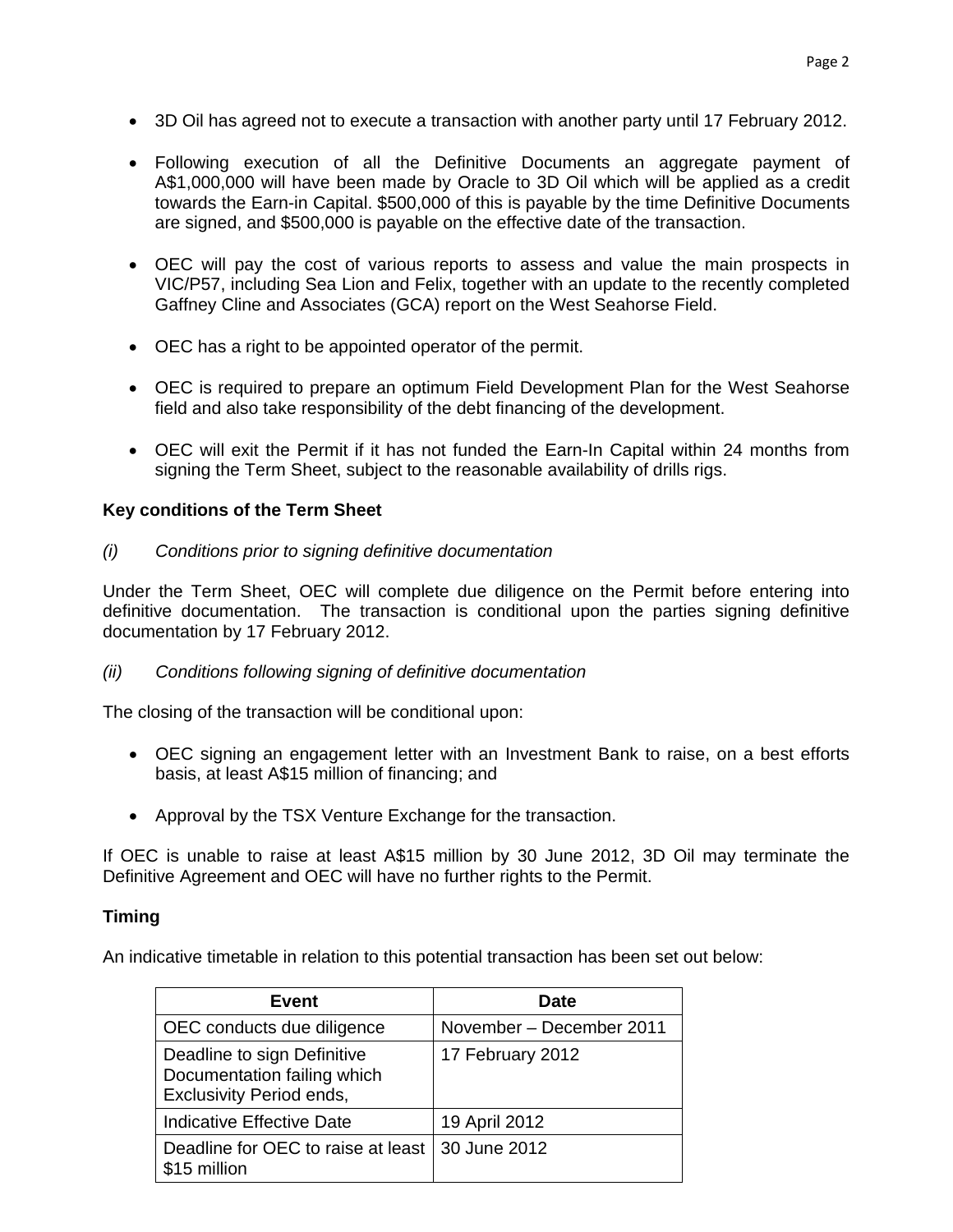#### **Information about the Permit**

3D Oil, as 100% owner of the VIC/P57 petroleum exploration permit, was recently granted renewal of the permit for a five-year term, which commenced on 10 August, 2011. All of the identified leads and prospects in VIC/P57 were retained following the compulsory relinquishment of half of the graticular blocks in the original permit. The renewed acreage comprises approximately 483 square kilometres (around two thirds of the original area).

The permit contains the West Seahorse Field in which GCA have estimated that the 2C Contingent Resource is 9.2 MMbbl.

VIC/P57 also overlies the prolific Rosedale Fault System which has numerous associated prospects and leads within the permit including the Sea Lion and Felix Prospects. Sea Lion is adjacent and a lookalike to the West Seahorse structure and the potential to add significant value to the development. Sea Lion has a prospective resource volume of 20.7 MMbbl of recoverable oil and upside potential of in excess of 32 MMbbl.

The Felix Prospect is also located within an established oil production fairway between the Moonfish oil field and the Wirrah discovery while it is structurally similar to the former. This prospect has the potential to contain over 100 MMbbl.

Most of VIC/P57 is covered by modern 3D seismic which is currently undergoing state of the art reprocessing primarily to improve imaging in the deeper prospective levels.



**For further information, please contact:**  Noel Newell Managing Director 3D Oil Limited T (03) 9650 9866